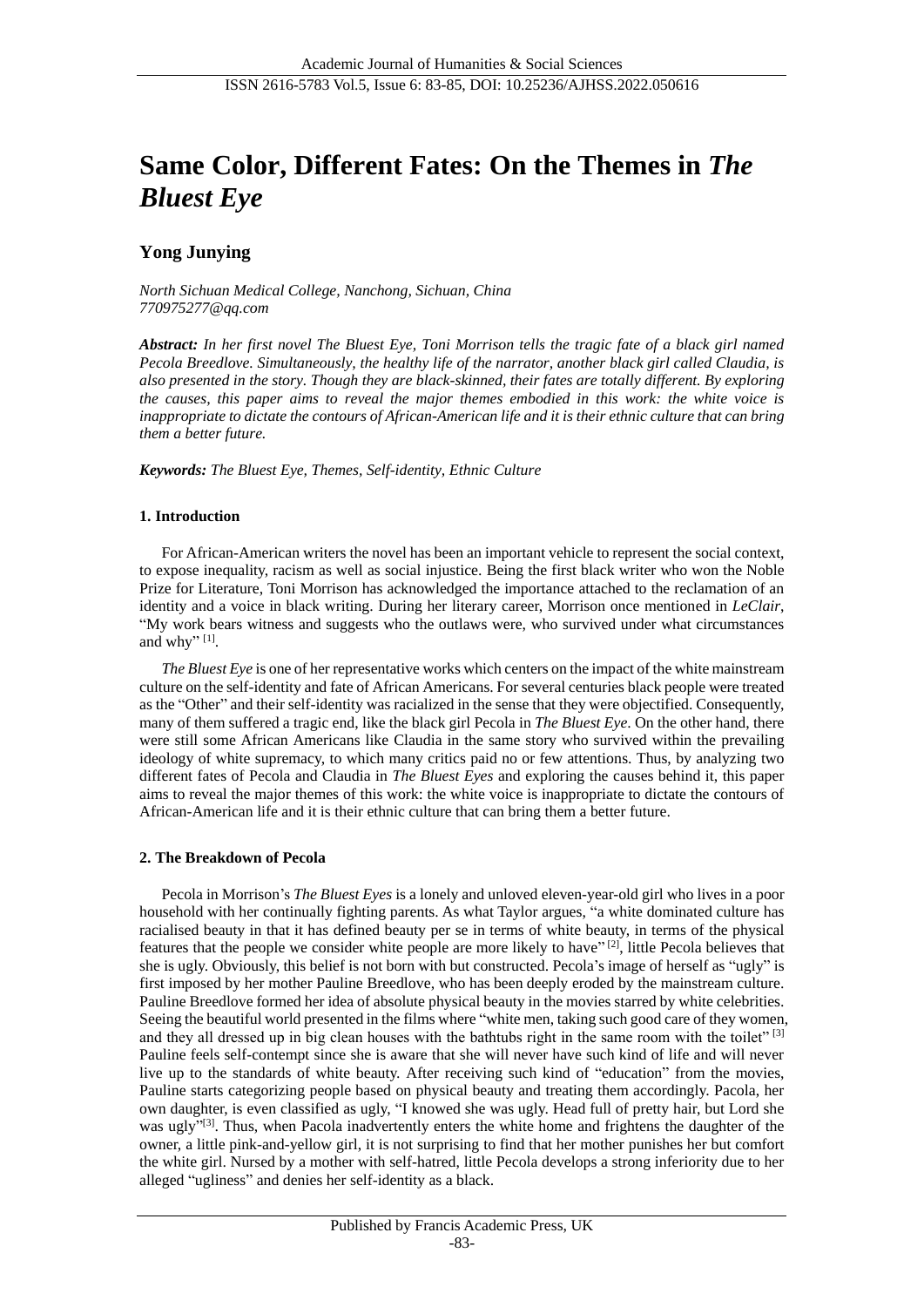Later in her life Pecola's feeling of her "ugliness" is reinforced by her teachers, schoolmates, a white shop-assistant and some members from the community. In the school, Pecola's teachers rarely glance at her and "She was the only one member of her class who sat alone at a double desk" [3]. For her schoolmates if someone wants to insult a boy, he will say, "Bobby loves Pecola Breedlove! Bobby loves Pecola Breedlove!"<sup>[3]</sup> and it will never fail to arouse great anger from the accused. Besides, when Pecola goes to a store to buy candies, she sees disgust and anger from the white shop-assistant's eyes, and firmly believes that the distaste must be for her, for her ugliness. Thus, as Pecola holds hand the money toward him, "he hesitates, not wanting to touch her hand"<sup>[3]</sup>. Collins remarks that in American society there is a division of Afro-Americans into two categories: the "Brights" and the "Lesser Blacks". People of darker skin are considered inferior whereas lighter-skinned blacks are preferred by institutions controlled by whites <sup>[4]</sup>. In *The Bluest Eye*, Maureen Peal and Geraldine are light-skinned blacks who regard themselves as superior to people of darker skin. The former reinforces Pecola's feeling of "ugliness" by calling herself cute and Pecola "black and ugly", while the latter scolding Pecola "you nasty little black bitch" [3] .

Denied by her mother, teased by her schoolmates and despised by community members, Pecola are unable to maintain the ethnic culture of blacks, but internalizes the ideals of the dominating white race and forgets her identity on them. At the end of the story, she is driven insane by her strong desire to have blue eyes as the whites do. Pecola' tragedy reveals that the white voice is inappropriate to dictate the contours of African-American life.

# **3. The Survival of Claudia**

Unlike Pecola devoured by the white culture, Claudia, the young narrator of the story, challenges the values of the dominant culture and condemns the American concept of blonde beauty as one of "the most destructive ideas in the history of human thought" $[3]$ . Claudia grows up in a poor but warm home where her parents have shown love and respect to their children. When Claudia is sick, her mother takes good care of her, tucking her in at night; when Frieda, Claudia's sister, is sexually abused by Mr. Henry, her father shows his anger by throwing a tricycle at Mr. Henry and kicking him off the porch. Besides, hearing her mother singing the blues at home, Claudia finds that misery colored by the greens and blues in her mother's voice took all the grief out of the words and left Claudia with a conviction that pain was not only endurable, it was sweet. In fact, the blues sung by her mother do not simply serve her as the source of the spiritual strength. More importantly, it allows Claudia to form a better understanding about black culture and values. Then, as Moses says, the cultural values and knowledge embodied in the blues and transmitted orally to Claudia enable her to develop a black aesthetic [5].

Having absorbed the ethnic culture of blacks, Claudia develops a proper self-identity and values her blackness, which not only inspires other black to walk out of the traditional ideology but also provides them a way to quest for their self-identity. Therefore, she refuses to accept the values of the white society and does not adore western standards of beauty which makes Pecola its scapegoat. At the beginning of the novel, Claudia admits that she is indifferent to both white dolls and Shirley Temple which symbolize the white dominated culture. As black children, Claudia and her sister Frieda celebrate their differences and their blackness. A sense of pride towards their own race takes root in their mind. They feel comfortable in their dark skins, enjoy the news that their senses released to them, admire their dirt and cultivate their scars. She also realizes that she does not really hate light-skinned Maureen, and that Maureen is not worthy of hatred because she is not the enemy. "The Thing to fear was the Thing that made her beautiful, and not us"<sup>[3]</sup>. The "Thing" absolutely includes the white standard of beauty that members of the African American community have internalized, a standard that favors the light-skinned Maureen and destroys the black and ugly Pecola.

Compared with Pecola who leads a tragic life, Claudia survives underneath the white civilization not only because of the warmth and respect provided by her parents, but more significantly, the ethnic culture embraced and valued by her. Claudia's life experience reveals the theme that it is the ethnic culture of Blacks that ensures African Americans a chance to survive and bring them a better future.

## **4. Conclusion**

In American society and literature black-skinned people have been objectified as well as treated and portrayed as the "Other" and negative stereotypes like physical ugliness have imposed on them. Consequently, many Afro-Americans gradually internalized the stereotypes and came to believe they